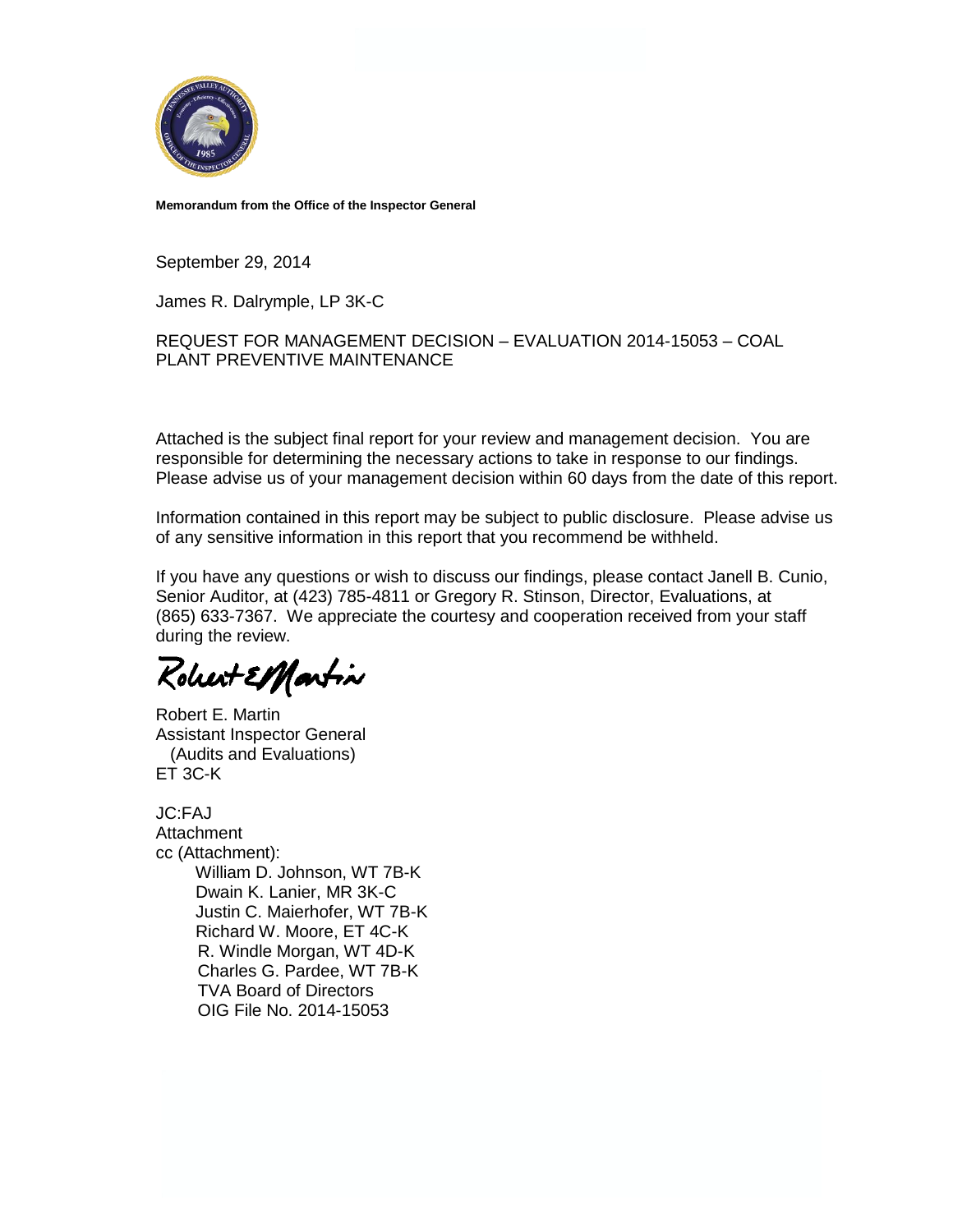

Office of the Inspector General

*Evaluation Report*

To the Senior Vice President, Power Operations

# **COAL PLANT PREVENTIVE MAINTENANCE**

Audit Team Janell B. Cunio Lucas W. Cotter Evaluation 2014-15053 September 29, 2014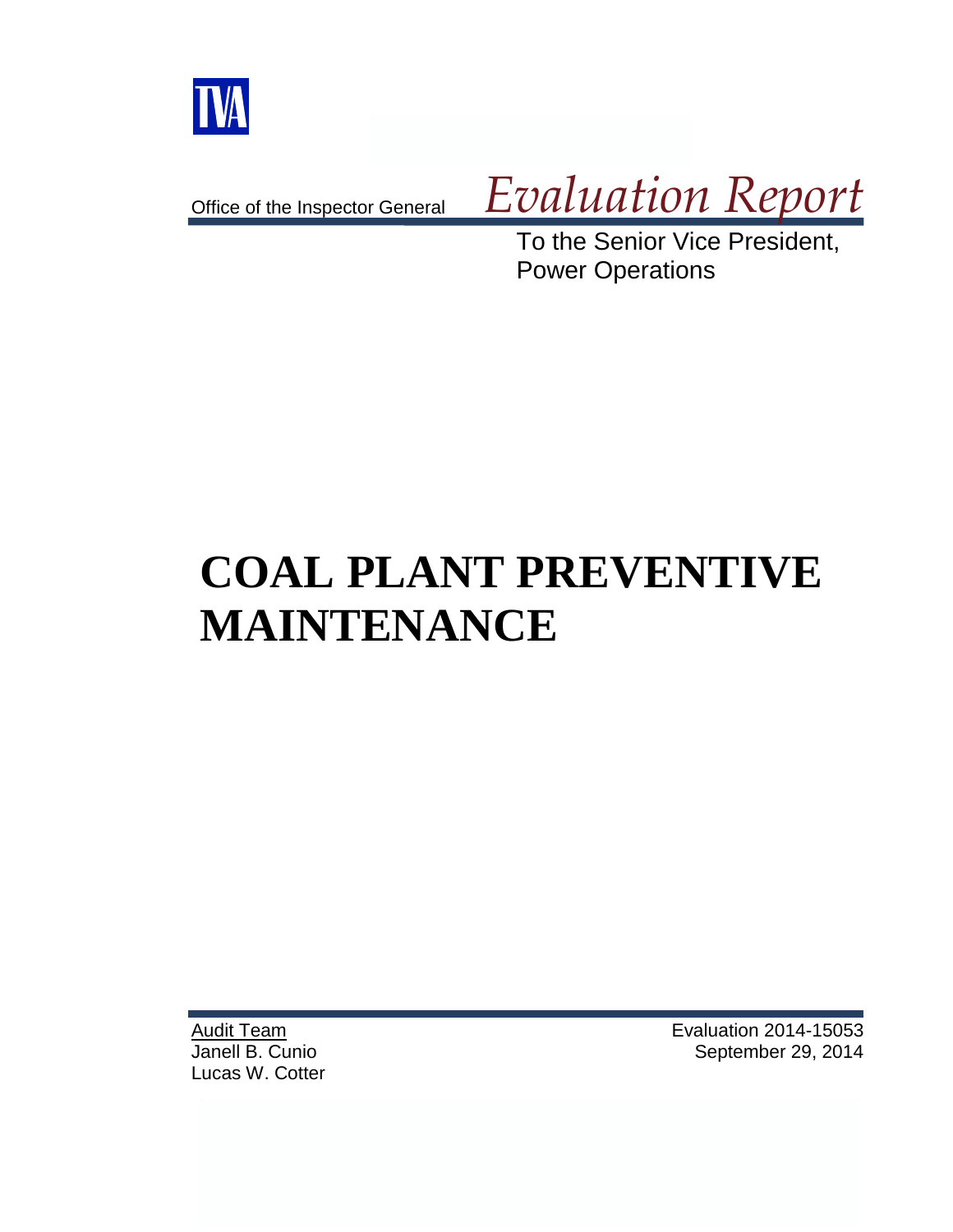# **ABBREVIATIONS**

| <b>EPRI</b> | <b>Electric Power Research Institute</b>      |
|-------------|-----------------------------------------------|
| <b>MBO</b>  | Maintenance Basis Optimization                |
| PaSTA       | <b>Planning and Scheduling Tool Assistant</b> |
| PdM         | <b>Predictive Maintenance</b>                 |
| <b>PER</b>  | <b>Problem Evaluation Report</b>              |
| <b>PM</b>   | <b>Preventive Maintenance</b>                 |
| <b>RTF</b>  | Run-To-Failure                                |
| <b>TVA</b>  | <b>Tennessee Valley Authority</b>             |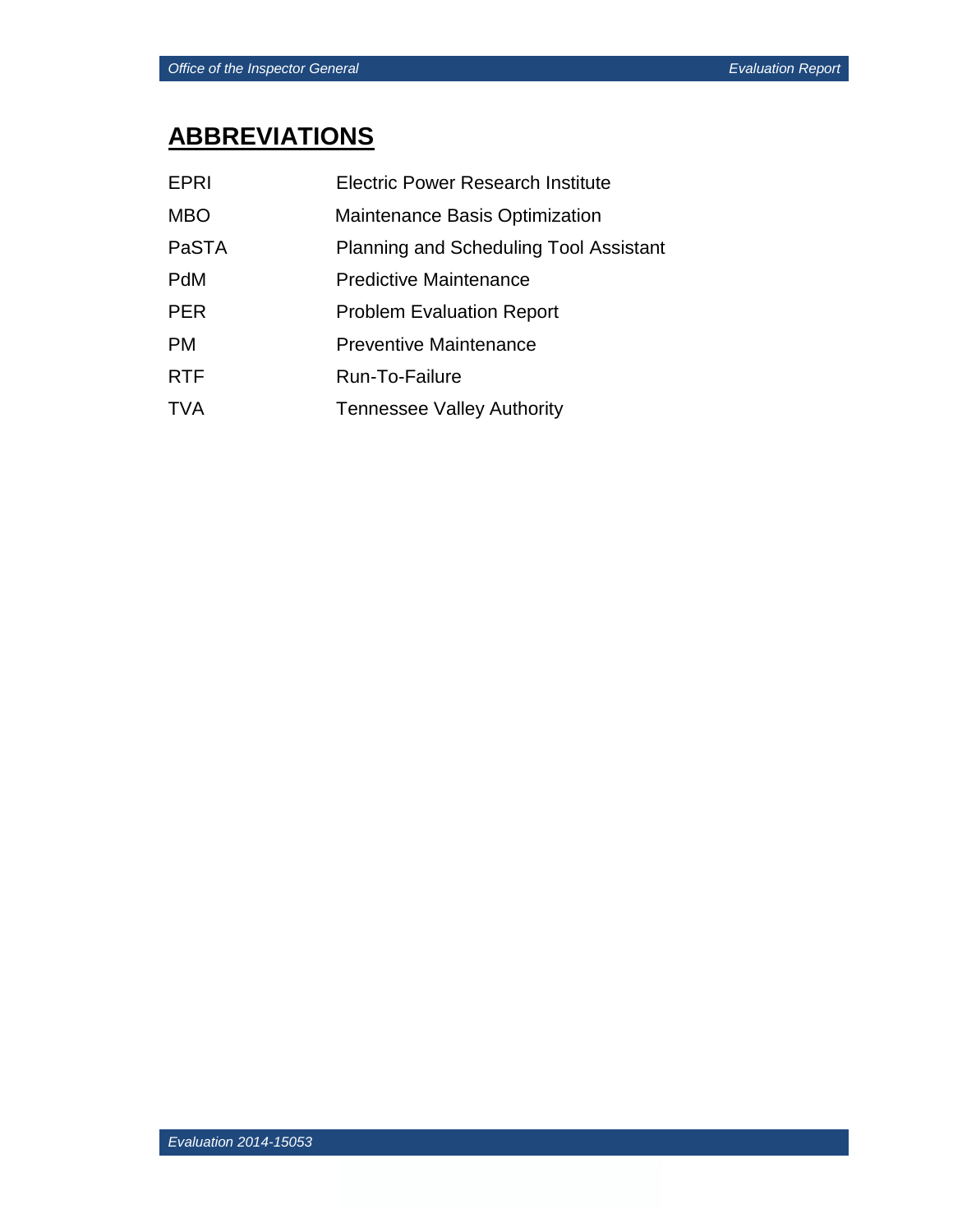# **TABLE OF CONTENTS**

| COMPLIANCE WITH PM SCHEDULES VARIES BY PLANT AND PM<br>METRICS CAPTURED MAY NOT FULLY REPRESENT ALL PM |  |
|--------------------------------------------------------------------------------------------------------|--|
| BOTH UNCOMPLETED AND UNESTABLISHED PM CONTRIBUTED                                                      |  |
|                                                                                                        |  |
| THE ABSENCE OF PM REQUIREMENTS COULD MAKE IT HARDER                                                    |  |
|                                                                                                        |  |
|                                                                                                        |  |

## **APPENDIX**

MEMORANDUM DATED SEPTEMBER 26, 2014, FROM JAMES R. DALRYMPLE TO ROBERT E. MARTIN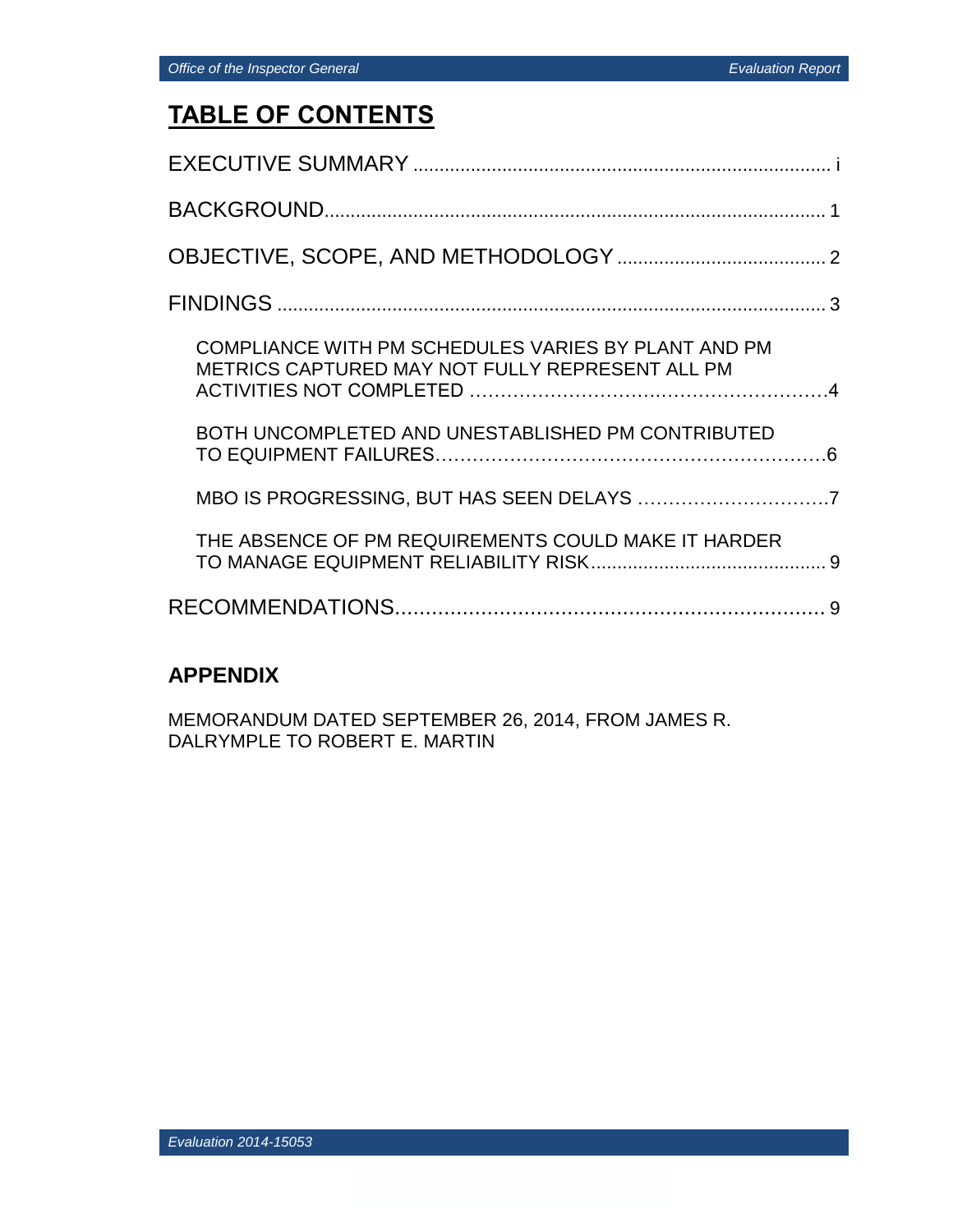

 $\overline{a}$ 

# **Evaluation 2014-15053 – Coal Plant Preventive Maintenance**

## **EXECUTIVE SUMMARY**

### **Why the OIG Did This Evaluation**

Preventive Maintenance (PM) is maintenance tasks carried out at a predetermined interval to reduce the likelihood of a failure. PM is important to the reliable operation of assets. As a result of findings identified with nuclear PM in a recent evaluation,<sup>i</sup> we conducted a review of coal PM. The objective of our review was to determine if coal plant PM has been performed in accordance with established schedules and, if not, what effect the deviations are having.

### **What the OIG Found**

We found compliance with PM schedules varies by plant and the PM compliance metric captured may not fully represent all PM activities not completed. The monthly PM compliance percentage varied from 10.5 to 100 percent. The most common reasons cited for not completing PMs or adjusting the PM schedule was resource driven and/or due to emergent/sponsored work.<sup>ii</sup> We also found if a work order does not have the correct reconciliation code, a canceled PM would be counted as complete, which would skew the data. Reconciliation codes are essential for accurate reporting, but they are not a required field in Maximo.

We found that both uncompleted PMs and unestablished PMs contributed to equipment failures. In a review of 65 Problem Evaluation Reports (PERs), we identified 6 PERs linking failures to PM issues. Four of those PERs relate to equipment for which no PM schedule or requirement had been established, and 2 PERs relate to uncompleted PMs. We also found plants are making progress implementing the new Maintenance Basis Optimization (MBO), but have seen some delays in achieving target dates. Support of outages has impacted some sites abilities to complete its MBO phases. Additionally, we found the absence of PM requirements could make it harder to manage equipment reliability risk.

i Evaluation 2012-14845 **–** Review of TVA's Nuclear Power Group Preventive Maintenance.

Emergent work is defined by Standard Programs and Processes 06.037, Work Management (work management process) as any emergent activity where immediate attention is required to protect the health and safety of the general public, correct a significant hazard, or prevent the deterioration of system conditions to a possible unsafe and unstable level. The terms emergent work and sponsored work are very often used interchangeably, and in regard to impacting scheduled work, they are the same. Sponsored work is not defined in the work management process; however Tennessee Valley Authority management explained that it is an activity where immediate attention is requested, and it is chosen to break the schedule to accommodate the work.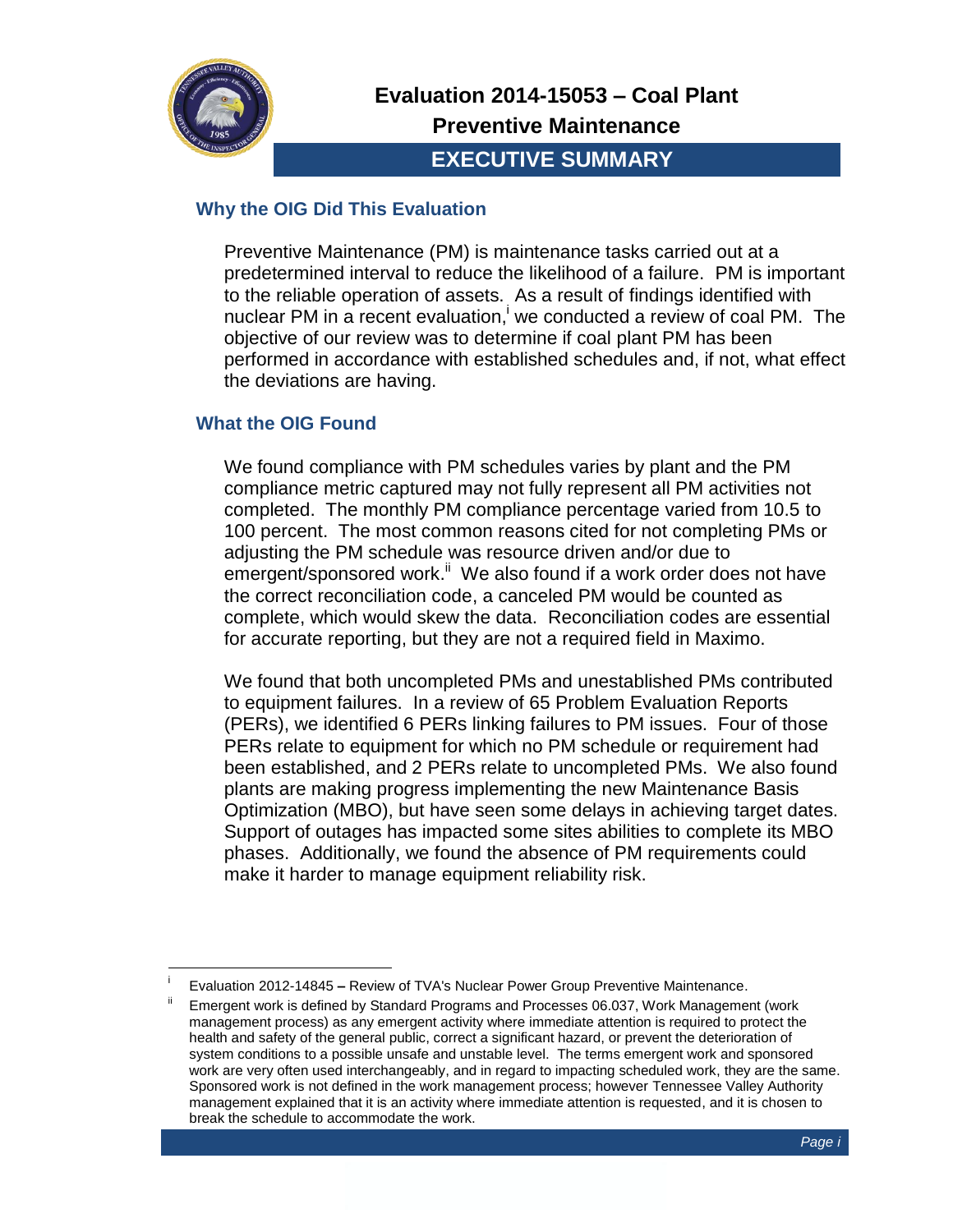

# **Evaluation 2014-15053 – Coal Plant Preventive Maintenance**

## **EXECUTIVE SUMMARY**

### **What the OIG Recommends**

We recommend the Senior Vice President, Power Operations, take steps to:

- Increase PM completion/reduce deviations from PM schedules and reinforce importance of PM activities.
- Develop a way to more accurately capture and report PM compliance and other appropriate PM tracking metrics.
- Expedite MBO efforts.
- Consider the potential impact of having PM governed only by guidelines and not requirements.

## **TVA Management's Comments**

TVA management generally agreed with the recommendations in this report. See the Appendix for TVA's complete response.

### **Auditor's Response**

The Office of the Inspector General concurs with TVA management's response.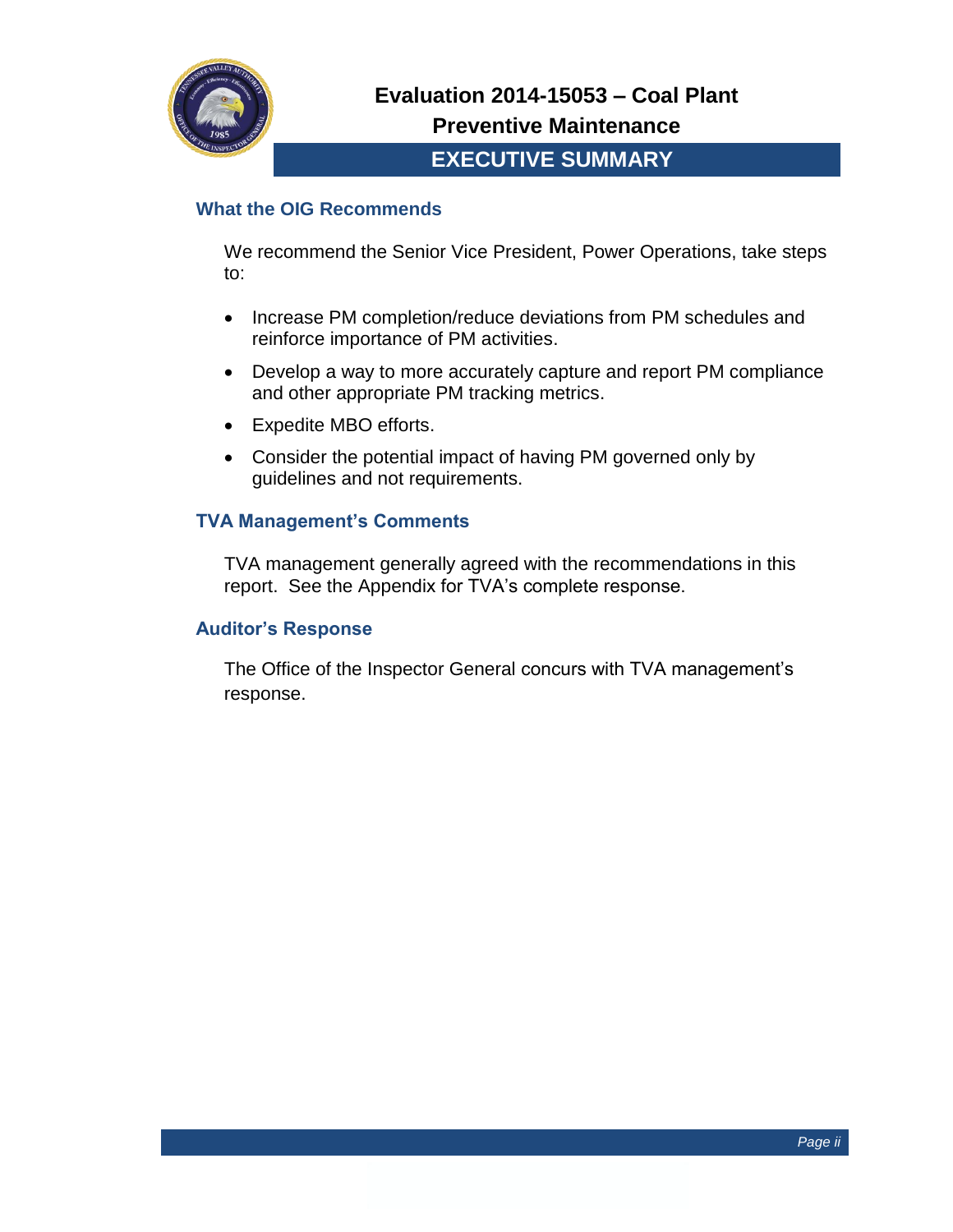## **BACKGROUND**

According to the Tennessee Valley Authority (TVA), a maintenance strategy is essential in today's utility industry, which is looking for maximum reliability at the lowest cost. Preventive Maintenance (PM) is maintenance tasks carried out at a predetermined interval, including Predictive Maintenance (PdM)<sup>1</sup> routes, and intended to reduce the likelihood of a failure, according to Engineering Guidance Document 09.022, Maintenance Basis (maintenance basis process). Standard Programs and Processes 06.037, Work Management (work management process), elaborates that PM is system generated repetitive work orders in support of operation, maintenance, calibration, inspection, testing and periodic non-destructive examination of station system equipment and components. PMs are generated on a predetermined frequency. Once generated, PM work orders are loaded into the Planning and Scheduling Tool Assistant (PaSTA), planned, executed and closed-out as any other work order.

The maintenance basis process states its purpose is to document the maintenance basis/PM basis used to generate an optimized strategy focused on condition and PM. TVA is currently on their third iteration of maintenance optimization. The first maintenance optimization took place in the 1990s and focused on Reliability Centered Maintenance.<sup>2</sup> The second iteration, the Maintenance Optimization Program, deployed in 2001, was an improvement over the original program. Currently, TVA Coal, Gas, and Hydro are implementing Maintenance Based Optimization (MBO), which is the third iteration of optimization. MBO is a maintenance strategy to utilize PMs, PdM, and other condition monitoring to avoid equipment failures. It is an aspect of Electric Power Research Institute's (EPRI) Plant Reliability Optimization.<sup>3</sup> The MBO involves evaluating and prioritizing equipment (components) based on criticality to plant operation; as critical, non-critical, or run-to-failure (RTF). According to TVA management, this iteration of optimization is more rigorous and has more guidance from EPRI, which allows for an improved, risk-based PM program.

 $\overline{a}$ 

<sup>1</sup> PdM is an advanced PM technique that focuses on using technology to determine the condition of equipment of assets. PdM involves periodic equipment condition monitoring and diagnostics to increase the availability of plant equipment, reduce maintenance costs, and increase personnel safety by detecting equipment deterioration and taking preventative action prior to failure.

<sup>&</sup>lt;sup>2</sup> Reliability Centered Maintenance was used widely in the aircraft industry. It reviews the design of each system and postulates a set of failure modes based upon an assumed failure of each component in the system. Based on the assumption, all possible outcomes are postulated and a maintenance program formulated.

<sup>3</sup> According to EPRI, EPRI's Plant Reliability Optimization processes, such as MBO, Condition Based Maintenance, PdM, and Work Week Management, will result in the improvement of key power plant functional areas.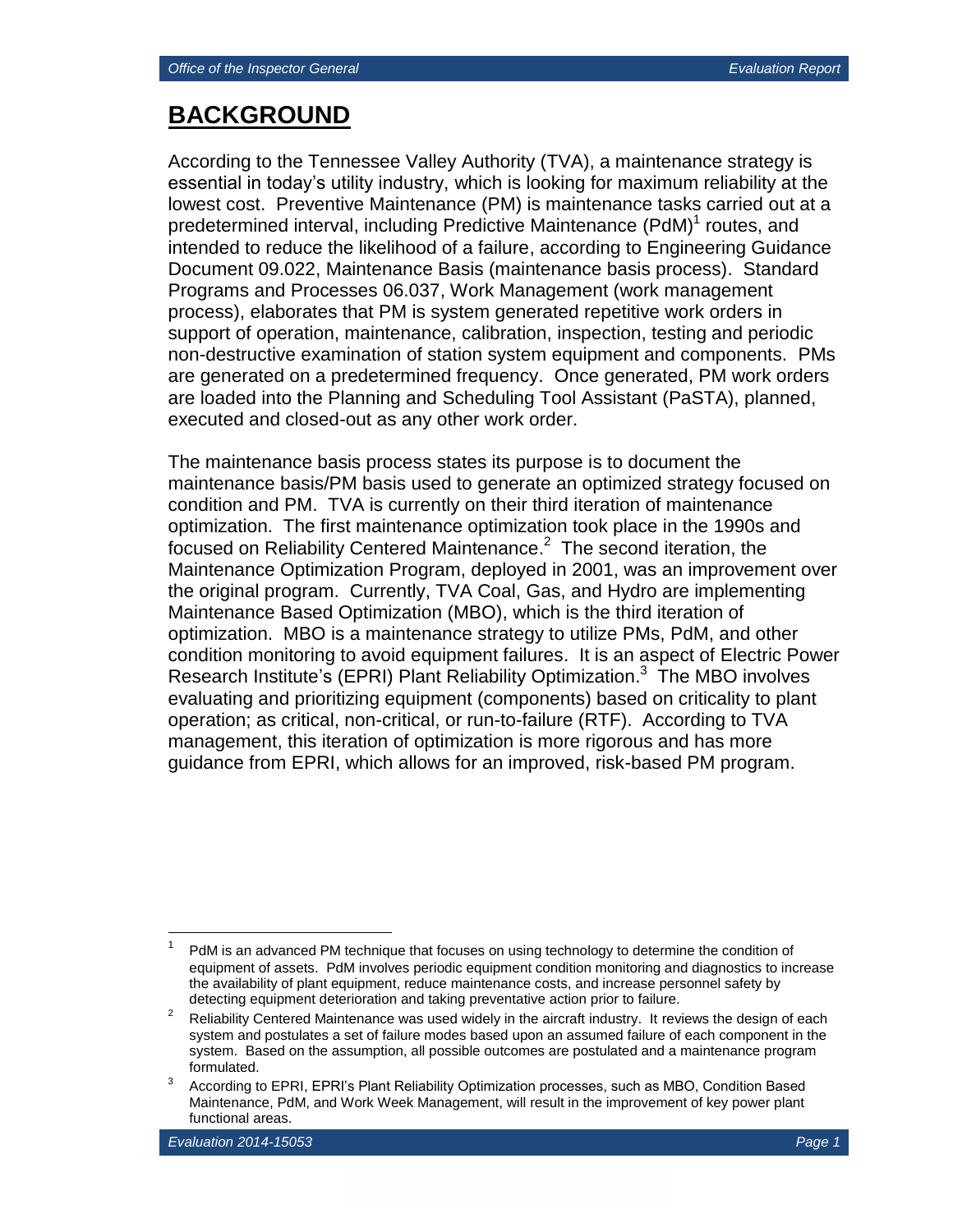Also, the importance of an optimized PM strategy includes:

- Higher reliability at a lower cost.
- Minor repairs before failure in lieu of broken/catastrophic failures.
- Efficient use of resources.
- Just-in-time maintenance.
- Scheduled maintenance is more efficient than emergency maintenance.
- Provides focus for reducing causes of premature failure, and opportunities for life extension.

The MBO is broken down into four phases. Figure 1 below details the four phases and their benefit.

| <b>Phase</b>                            | <b>Benefit</b>                                                                                                                                                                                                                             |
|-----------------------------------------|--------------------------------------------------------------------------------------------------------------------------------------------------------------------------------------------------------------------------------------------|
| - Component Criticality Review          | Utilize component ranking to make risk based<br>decisions when prioritizing work and allocating<br>resources.                                                                                                                              |
| 2 - RTF Component Review                | Begin reduction of existing PM and Corrective<br>Maintenance backlog on critical components<br>by re-allocation of resources that were<br>previously assigned to RTF tasks.                                                                |
| 3 – Critical and Non-Critical PM Review | Optimized PM tasks based on risk based<br>analysis of component criticality and<br>equipment failure modes. Focus available<br>resources to PM and Corrective Maintenance<br>activities critical to reliable equipment/plant<br>operation. |
| 4 - Implementation/Optimization of MBO  | Sustainable optimized PM strategy with<br>component criticality, risk based work process<br>with resource loading, accurate metrics for<br>driving progress toward proactive<br>maintenance; higher reliability at lower cost.             |

#### **Figure 1: MBO Phases**

# **OBJECTIVE, SCOPE, AND METHODOLOGY**

PM is important to the reliable operation of assets. As a result of recent findings identified in Evaluation 2012-14845 **–** Review of TVA's Nuclear Power Group Preventive Maintenance, we conducted a review of coal PM. The objective of our review was to determine if coal plant PM has been performed in accordance with established schedules and, if not, what effect the deviations are having. The scope of our review included August 2012 through June 2014 and coal plants that are currently running and do not currently have plans to close or are closing fiscal year 2017 or later. Coal plants included were: Allen, Bull Run, Cumberland, Gallatin, Kingston, Paradise, and Shawnee.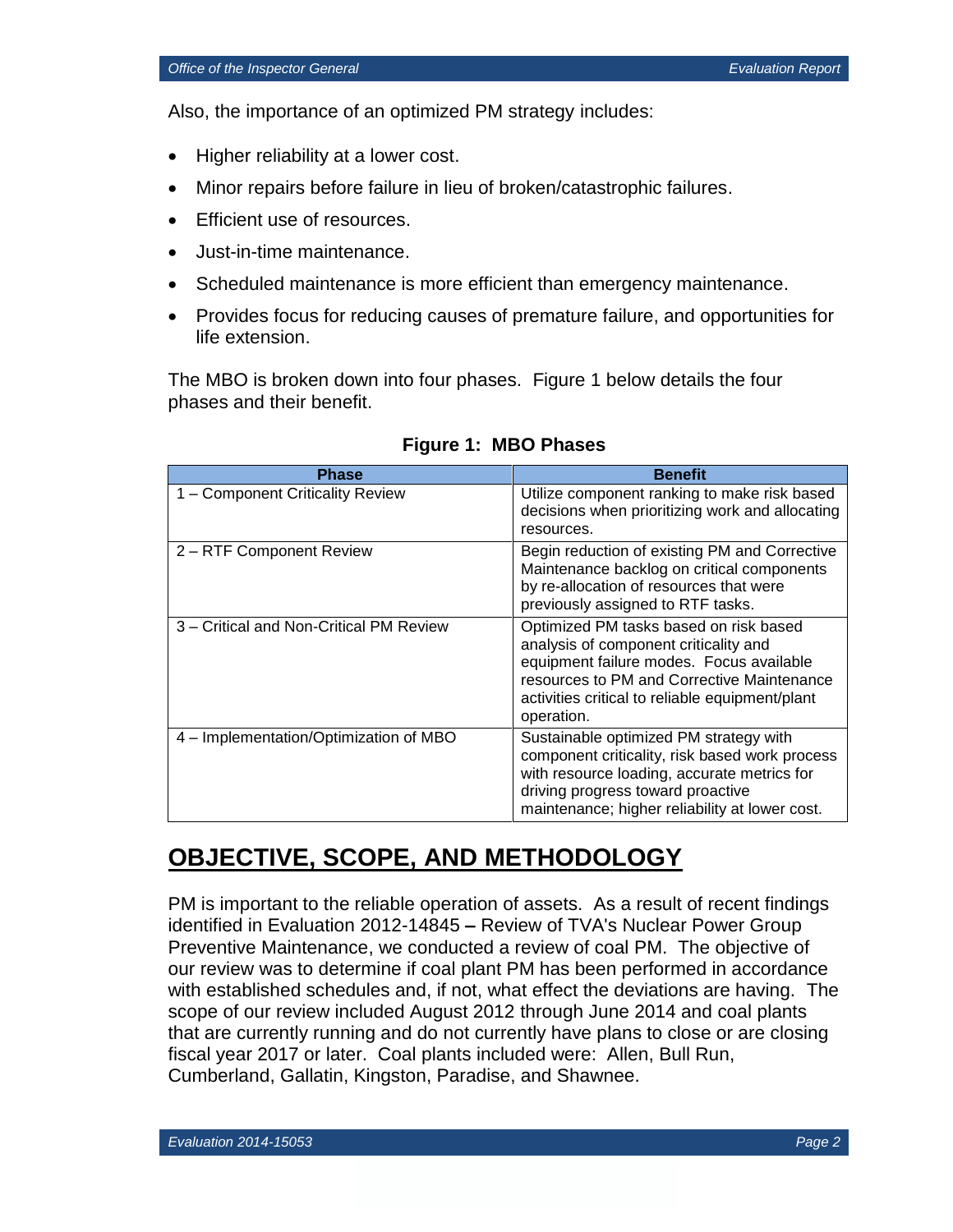To achieve our objective, we:

- Reviewed processes and guidance documents and conducted interviews to determine PM requirements.
- Reviewed PM compliance metrics from August 2012 through April 2014 to determine historical status of PMs.
- Selected a sample of sites including Bull Run, Kingston, Cumberland, and Gallatin to:
	- Conduct interviews of plant personnel to determine the status of PMs for the sites.
	- Review  $65<sup>4</sup>$  Problem Evaluation Reports (PERs) with reported dates between January 1, 2012, and June 30, 2014, to determine if lack of PMs resulted in failures.

This review was performed in accordance with the Council of the Inspectors General for Integrity and Efficiency's *Quality Standards for Inspection and Evaluation*.

# **FINDINGS**

We found compliance with PM schedules varies by plant and the PM compliance metric captured may not fully represent all PM activities not completed. The monthly PM compliance percentage varied from 10.5 to 100 percent. The most common reasons cited for not completing PMs or adjusting the PM schedule was resource driven and/or due to emergent/sponsored work.<sup>5</sup> We also found, if a work order does not have the correct reconciliation code, a canceled PM would be counted as complete, which would skew the data. Reconciliation codes are essential for accurate reporting, but they are not a required field in Maximo. We found that both uncompleted PMs and unestablished<sup>6</sup> PMs contributed to equipment failures. In a limited review of PERs, we identified 6 PERs linking failures to PM issues. Four of the PERs relate to unestablished PMs and 2 of the PERs relate to uncompleted PMs. We also found that plants are making progress implementing the new MBO, but have seen some delays in achieving target dates. Support of outages has impacted some sites' abilities to complete

 $\overline{a}$ 

<sup>4</sup> In order to select a population of PERs to review, we performed a summary word search in Maximo for "failure." The search resulted in 14 PERs at Bull Run, 12 PERs at Kingston, 13 PERs at Gallatin, and 26 PERs at Cumberland. This search may not have included all PERs related to failures as the word search function does not search the whole PER and the site could have entered a PER for a failure with different wording.

<sup>5</sup> Emergent work is defined by the work management process as any emergent activity where immediate attention is required to protect the health and safety of the general public, correct a significant hazard, or prevent the deterioration of system conditions to a possible unsafe and unstable level. The terms emergent work and sponsored work are very often used interchangeably, and in regard to impacting scheduled work they are the same. Sponsored work is not defined in the work management process; however TVA management explained that it is an activity where immediate attention is requested, and it is chosen to break the schedule to accommodate the work.

<sup>6</sup> Equipment for which no PM schedule or requirement has been established.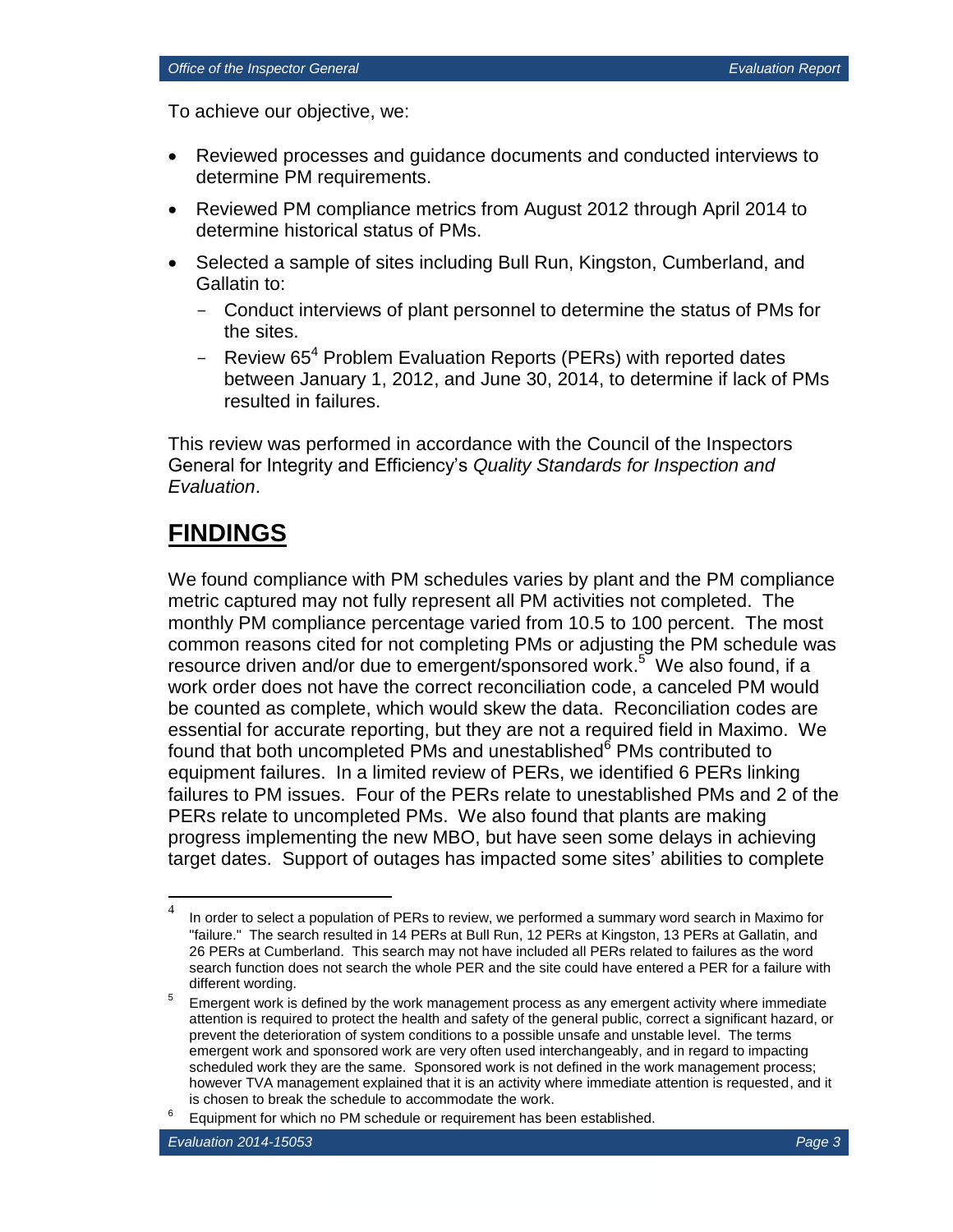its MBO phases. Additionally, we found the absence of PM requirements could make it harder to manage equipment reliability risk.

## **COMPLIANCE WITH PM SCHEDULES VARIES BY PLANT AND PM METRICS CAPTURED MAY NOT FULLY REPRESENT ALL PM ACTIVITES NOT COMPLETED**

We found compliance with PM schedules varies by plant. Also, we found the PM compliance metric captured may not fully represent all PM activities not completed. The PM compliance metric is created by dividing the number of PMs completed by the number of PMs scheduled for that reporting period.

The average PM compliance percentage for the plants in our scope from August 2012 through April 2014 varied significantly, ranging from a low of 45 percent at Bull Run to a high of 95 percent at Cumberland. The averages by plant can be seen in Figure 2 below.

| <b>Plant</b>    | <b>Average Percentage</b> |
|-----------------|---------------------------|
| Allen           | 74%                       |
| <b>Bull Run</b> | 45%                       |
| Cumberland      | 95%                       |
| Gallatin        | 90%                       |
| Kingston        | 74%                       |
| Paradise        | 75%                       |
| Shawnee         | 73%                       |

The month-by-month PM compliance percentage for the plants in our scope also varied widely from August 2012 through April 2014. The lowest monthly PM compliance percentage reported was 10.5, at Bull Run in January of 2013, while the highest monthly PM compliance percentage reported was 100, at Cumberland in March and April of 2014.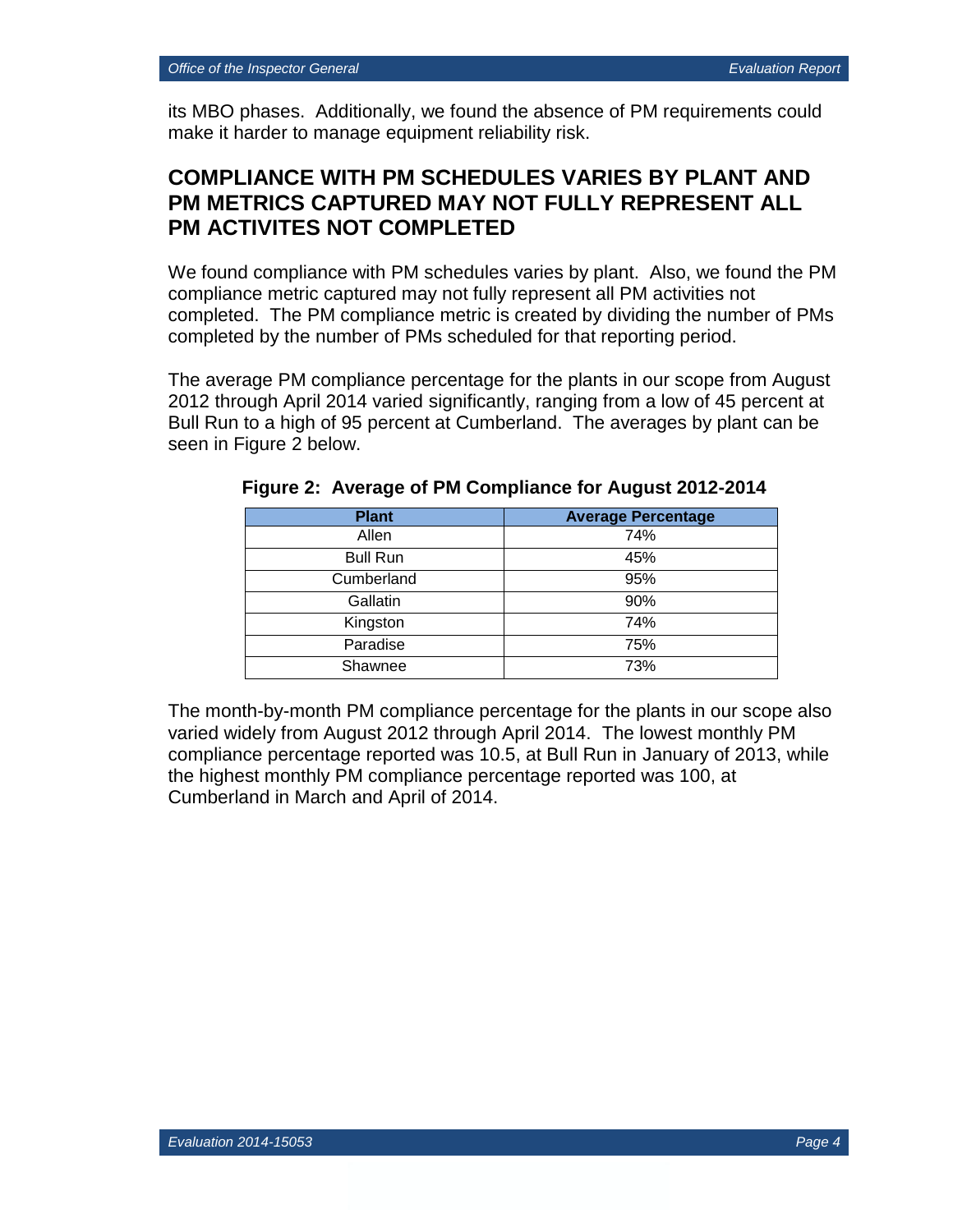

Figure 3 below shows the month-by month PM compliance percentages.

We found the focus on PM priority varied by plant. At some plants, personnel stated that PMs are the number 1 focus and management makes PMs a priority. In contrast, at other sites we were told PM was the first activity to be pushed from the schedule. For the sites we visited, the PM compliance percentages were higher where the sites stated PM was given a priority.

In discussions with plant personnel, the most common reasons cited for not completing PMs or adjusting the PM schedule was resource driven (lack of manpower) and/or due to emergent/sponsored work. More than 50 percent of personnel interviewed indicated that a lack of resources impacted their ability to complete PMs. Additionally, 47 percent of personnel interviewed indicated emergent/sponsored work impacted their ability to complete PMs. One plant employee indicated the work getting sponsored in could wait, but the plant operates very "operations-centric," and corrective maintenance is done before PM.

While TVA management and many plant personnel felt the metrics were representational of the actual PM completion to the best of their knowledge, we

 $\overline{a}$ 

<sup>7</sup> The PM compliance metric percentages for August 2013 and after were pulled through Cognos (a function of Maximo) from PaSTA. The data previous to August 2013 was pulled directly from PaSTA because prior to that date, the data did not exist in a database that Cognos could read, because there was a period of time where PaSTA was not being used. According to TVA, the data should be accurate prior to that time even though it is from a different source, except for a few variables. There is potential for small discrepancies in the data because the data could only be pulled based on the crews that are current now, not based on the crews that were current at the time the data was representing.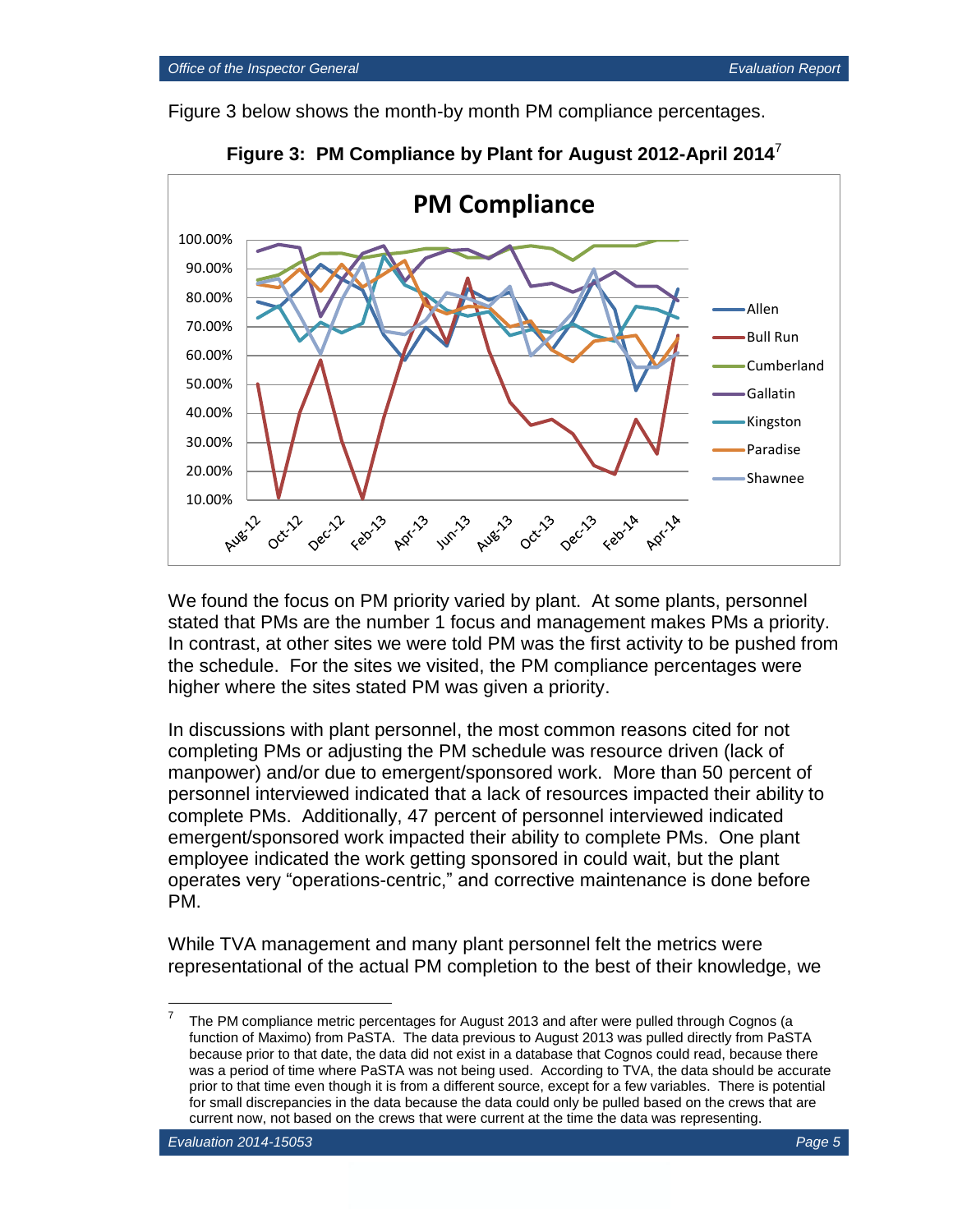found the metric may not fully capture all PMs not completed. According to TVA management, if a work order does not have the correct reconciliation code or does not have a reconciliation code applied at the time of work order closure, a canceled PM would be counted as complete, which would skew the metric. The most likely scenario provided for skewed data would be that work orders are being closed without reconciliation codes. Under this scenario, Cognos would not have the information necessary to differentiate between closed (completed as planned) and closed (canceled). According to TVA management, the real issue then is that within Maximo, reconciliation codes are essential for accurate reporting, but they are not a required field. This happens because Maximo allows users to close a work order without applying a reconciliation code. The reason cited for the reconciliation code not being a required field is because all non-nuclear users of Maximo do not agree it should be a required field.

Currently, the PM compliance percentage is the only metric being tracked in regard to PM. As part of the MBO efforts, TVA management has proposed to the Management Peer team some additional metrics for tracking, which includes an indicator for number of PMs past due.

## **BOTH UNCOMPLETED AND UNESTABLISHED PM CONTRIBUTED TO EQUIPMENT FAILURES**

We found that both uncompleted and unestablished PMs contributed to equipment failures. In a review of 65 PERs, we identified 6 PERs linking failures to PM issues. Four of the PERs relate to unestablished PMs and 2 of the PERs relate to uncompleted PMs.

Figure 4 below shows the PM issues in the PERs.

| <b>Equipment/Problem</b>                                                      | <b>PM Issue Identified</b>                                                                                                                                                                                                                                                                                                                                                                                                       |  |  |  |  |
|-------------------------------------------------------------------------------|----------------------------------------------------------------------------------------------------------------------------------------------------------------------------------------------------------------------------------------------------------------------------------------------------------------------------------------------------------------------------------------------------------------------------------|--|--|--|--|
| <b>Uncompleted PMs</b>                                                        |                                                                                                                                                                                                                                                                                                                                                                                                                                  |  |  |  |  |
| Constant oil gun fires.                                                       | The investigation found that the most common<br>failure of oil guns is water in the compressed<br>air and missed oil gun PMs. This contributed<br>to longer start up times for the unit resulting in<br>the use of more diesel fuel when trying to<br>establish oil fires in the boilers. Corrective<br>actions included completing multiple PMs and<br>assigning ownership to a multi skill crew that<br>will keep PMs current. |  |  |  |  |
| Unit tripped on low vacuum due to ignitor<br>failures after Master Fuel Trip. | PMs are in place for ignitors to be tested<br>weekly by Operations and Instrument<br>Mechanics. Ignitor PMs are not being<br>performed.                                                                                                                                                                                                                                                                                          |  |  |  |  |

#### **Figure 4: PERs with PM Issues**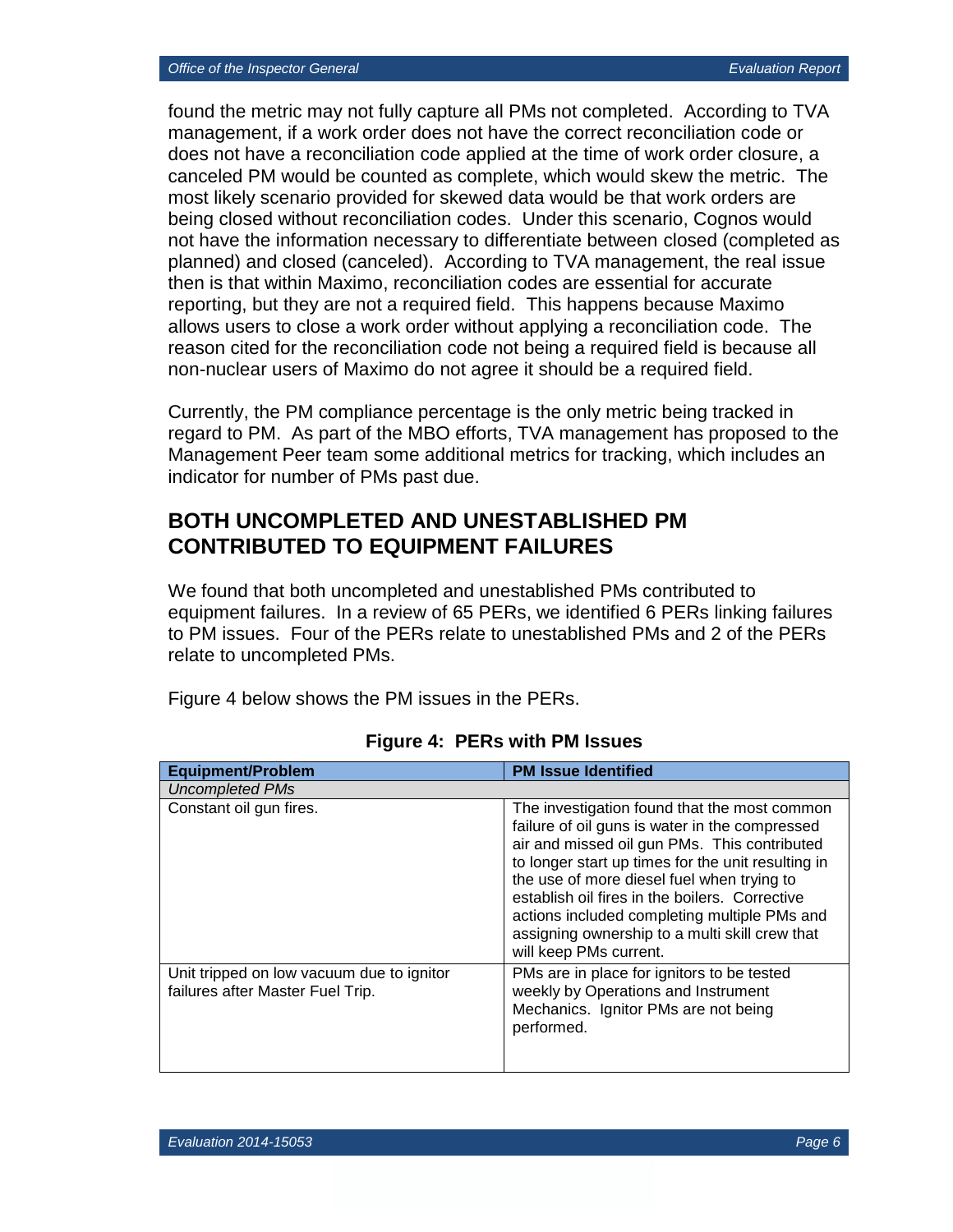| <b>Equipment/Problem</b>                                                        | <b>PM Issue Identified</b>                                                                                                                                                                                                                                                                                                        |  |  |  |  |  |
|---------------------------------------------------------------------------------|-----------------------------------------------------------------------------------------------------------------------------------------------------------------------------------------------------------------------------------------------------------------------------------------------------------------------------------|--|--|--|--|--|
| Unestablished PMs                                                               |                                                                                                                                                                                                                                                                                                                                   |  |  |  |  |  |
| Startup Delays due to Air Pre-Heater failures,<br>electric motors not engaging. | A PM was never set up to maintain the fluid<br>coupling per manufacturer recommendation.                                                                                                                                                                                                                                          |  |  |  |  |  |
| Failure on belt shutdown ability to unload coal.                                | Failure on a drive roll bearing led to failure of<br>the coupling. It was determined that water<br>contamination of the grease is the apparent<br>cause of the failure. Weaknesses have been<br>determined in PM, PdM, and critical spares.                                                                                       |  |  |  |  |  |
| PK block failure due to stud failure.                                           | This failure could result in abnormal operations.<br>Actions taken as a result of this PER included<br>submitting a PM change form to add a new<br>activity for an infrared inspection of all PK<br>blocks in the plant and Electrical Control<br>Building and verification that the PM was<br>generated and scheduled quarterly. |  |  |  |  |  |
| Derates from pulverizer failures.                                               | One of the actions taken included creating an<br>Action Tracking Item to determine if PM on<br>system can prevent trips. The Action Tracking<br>Item found steps that should be included on<br>Pulverizer Schedule Maintenance Procedure.                                                                                         |  |  |  |  |  |

As part of the MBO effort, PM's on equipment are being evaluated and prioritized based on criticality to plant operation. This will help plants focus on the most important PMs.

## **MBO IS PROGRESSING, BUT HAS SEEN DELAYS**

Plants are making progress on the phases of the MBO, but have seen some delays in achieving target dates. This process is only being completed at the six long-term coal sites. Figure 5 below shows the targets, progress, and adjusted dates by plant as of July 30, 2014.

| <b>Phases, Progress, and Adjusted Dates</b> |               |                                           |            |               |                                      |            |               |                                       |               |               |
|---------------------------------------------|---------------|-------------------------------------------|------------|---------------|--------------------------------------|------------|---------------|---------------------------------------|---------------|---------------|
|                                             | Phase 1       |                                           |            | Phase 2       |                                      |            | Phase 3       |                                       | Phase 4       |               |
| Plant                                       | <b>Target</b> | <b>Status</b>                             | <b>New</b> | <b>Target</b> | <b>Status</b>                        | <b>New</b> | <b>Target</b> | <b>New</b>                            | <b>Target</b> | <b>New</b>    |
|                                             |               |                                           | Target     |               |                                      | Target     |               | <b>Target</b>                         |               | <b>Target</b> |
| Kingston                                    | 1/14          | Actual<br>complete<br>date                |            | 4/14          | 100%<br>complete<br>as of<br>6/11/14 |            | 7/14          | 8/14<br>(kickoff<br>set for<br>8/5/14 | 9/14          | 10/14         |
| Cumberland                                  | 5/14          | 39%<br>complete<br>as of July<br>21, 2014 |            | 7/14          | 0%<br>complete                       |            | 9/14          |                                       | 12/14         |               |
| Paradise                                    | 2/14          | Actual<br>complete<br>date                |            | 7/14          | 63%<br>complete                      |            | 9/14          |                                       | 12/14         |               |

#### **Figure 5: MBO Phase Progress by Plant**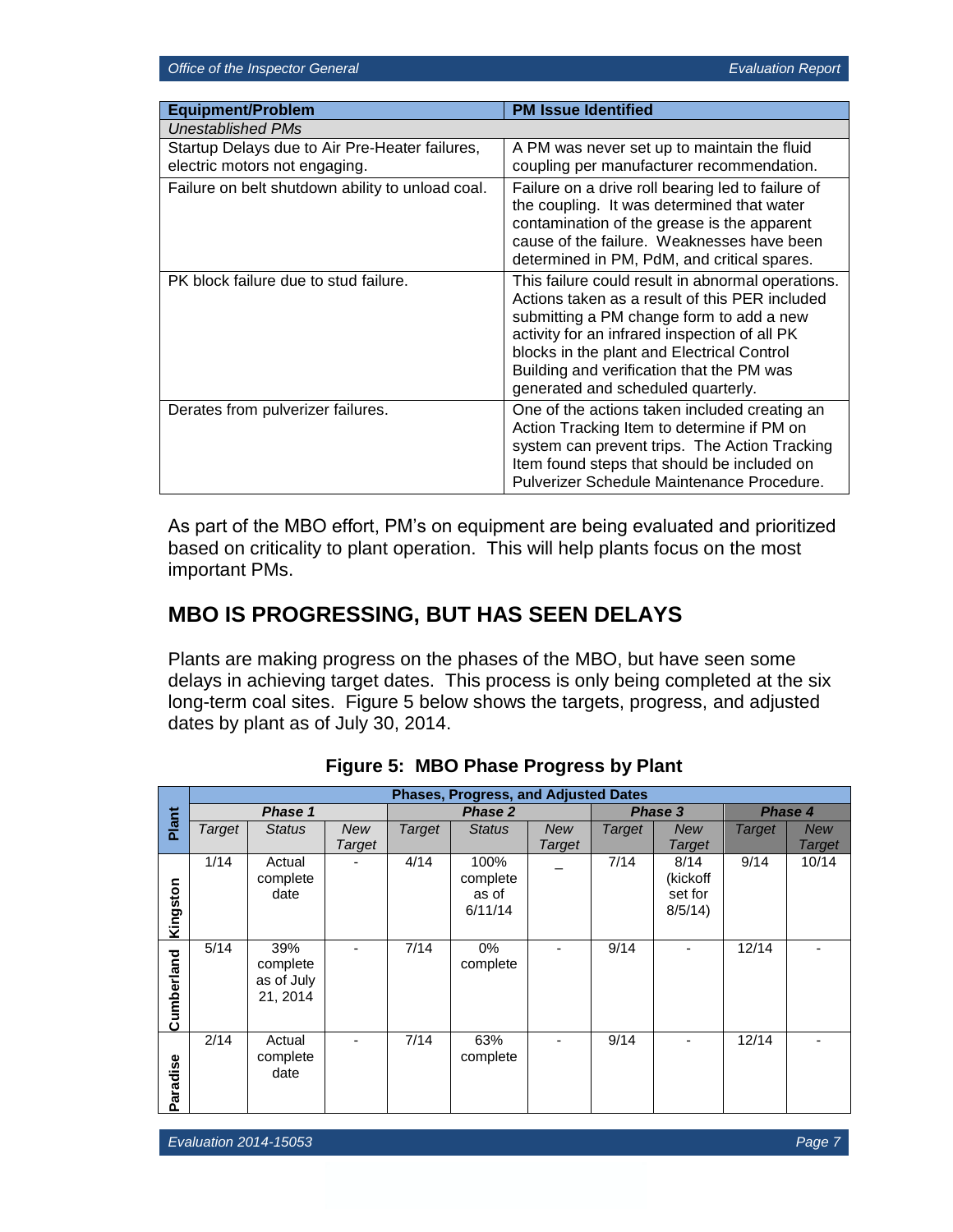|                              | <b>Phases, Progress, and Adjusted Dates</b> |                 |            |               |                |            |               |               |         |               |
|------------------------------|---------------------------------------------|-----------------|------------|---------------|----------------|------------|---------------|---------------|---------|---------------|
|                              | Phase 1                                     |                 |            | Phase 2       |                |            | Phase 3       |               | Phase 4 |               |
| Plant                        | <b>Target</b>                               | <b>Status</b>   | <b>New</b> | <b>Target</b> | <b>Status</b>  | <b>New</b> | <b>Target</b> | <b>New</b>    | Target  | <b>New</b>    |
|                              |                                             |                 | Target     |               |                | Target     |               | <b>Target</b> |         | <b>Target</b> |
| Shawnee                      | 6/14                                        | 69%<br>complete | 8/14       | 8/14          | 0%<br>complete | 9/14       | 11/14         |               | 1/15    |               |
| <b>Run</b><br>$\overline{a}$ | 6/14                                        | 93%<br>complete |            | 8/14          | 0%<br>complete |            | 11/14         |               | 1/15    |               |
| Gallatin                     | 6/14                                        | 66%<br>complete | 8/14       | 8/14          | 0%<br>complete | 10/14      | 12/14         | 12/14         | 2/15    | 2/15          |

As seen in the chart above, some of the target dates have been pushed out. As of May 2014, coal fleet-wide implementation phase completion for the MBO was scheduled for February 2015; however due to delays, management now expects all sites to start the implementation phase by the end of February 2015. A revised completion date has not yet been determined.

According to TVA management, support of outages has impacted some sites' abilities to complete. Other challenges in the MBO process are cited as lack of resources and miscommunication/misunderstanding of process to complete component criticality. Additionally a disconnect between Windows 7 and PlantView<sup>8</sup> has impacted the ability to begin working on Phase 3. Personnel at one site indicated concern that if Phase 3 didn't get started before outage season in late August, the timeline would be pushed back even further. According to TVA management, this issue has now been resolved.

 $\frac{1}{8}$ According to the PlantView manual, PlantView is software that serves to track, assess, and communicate equipment/system problems. Information, such as PdM data, visual observations, testing, etc., is entered against specific components. This places information from various sources in a single location, allowing easy assessment of the overall health of that component thereby ensuring the proper actions are chosen for resolution. Because all organizations have access to PlantView, it is considered the "ultimate communication tool" for ensuring well-informed decisions are made.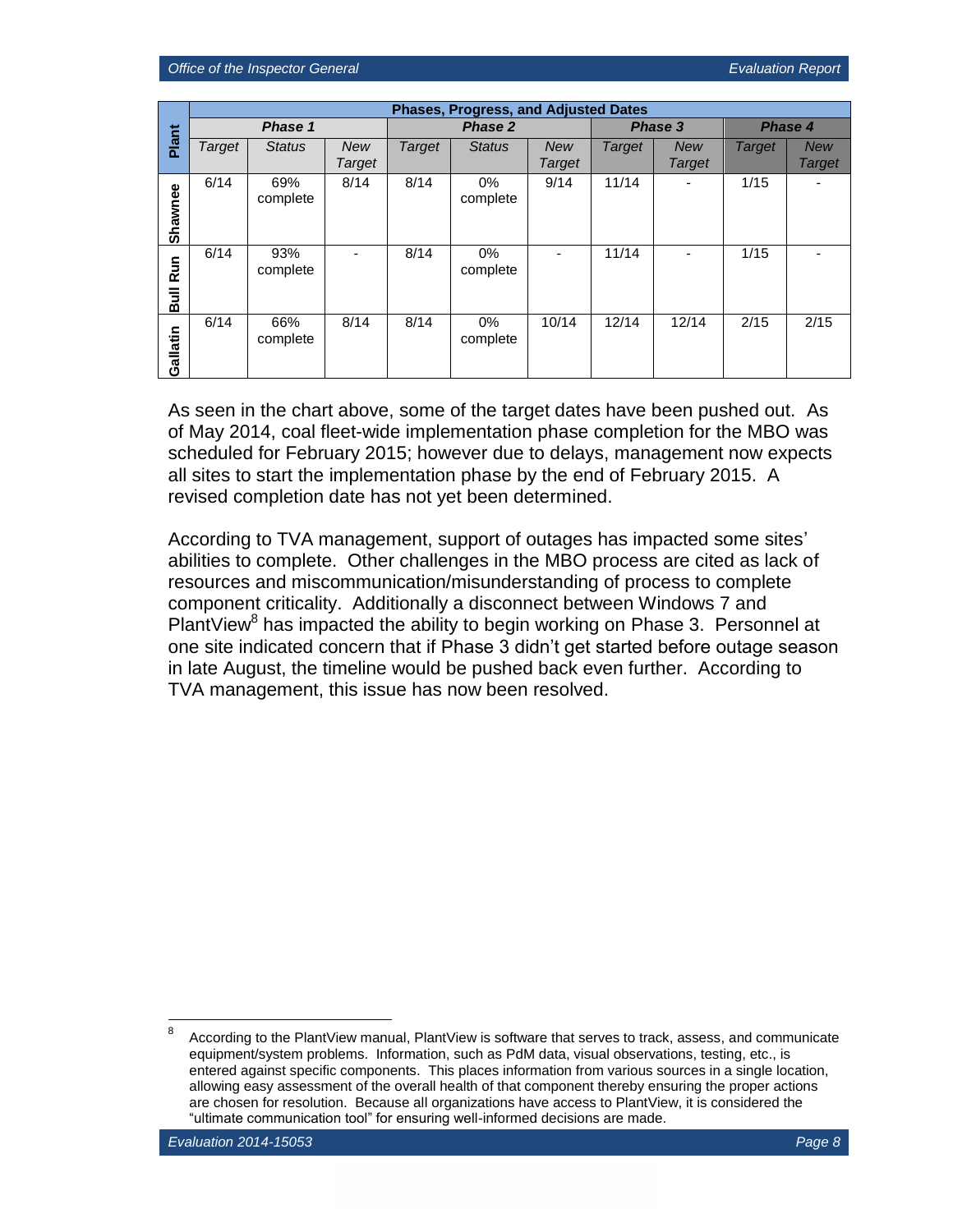## **THE ABSENCE OF PM REQUIREMENTS COULD MAKE IT HARDER TO MANAGE EQUIPMENT RELIABILITY RISK**

TVA has identified asset condition of non-nuclear generation as a key risk area, and PM is important to the reliable operation of assets. Currently the maintenance basis process and PdM program are Engineering Guidance Documents, which contain recommendations rather than requirements. The absence of PM requirements could potentially increase the number of PMs or PdMs that are not completed, thereby making it more difficult for TVA to effectively manage equipment reliability risk.

# **RECOMMENDATIONS**

We recommend the Senior Vice President, Power Operations, take steps to:

- Increase PM completion/reduce deviations from PM schedules and reinforce importance of PM activities.
- Develop a way to more accurately capture and report PM compliance and other appropriate PM tracking metrics.
- Expedite MBO efforts.
- Consider the potential impact of having PM governed only by guidelines and not requirements.

**TVA Management's Comments** – TVA management generally agreed with the recommendations in this report. See the Appendix for TVA's complete response.

**Auditor's Response** – The Office of the Inspector General concurs with TVA management's response.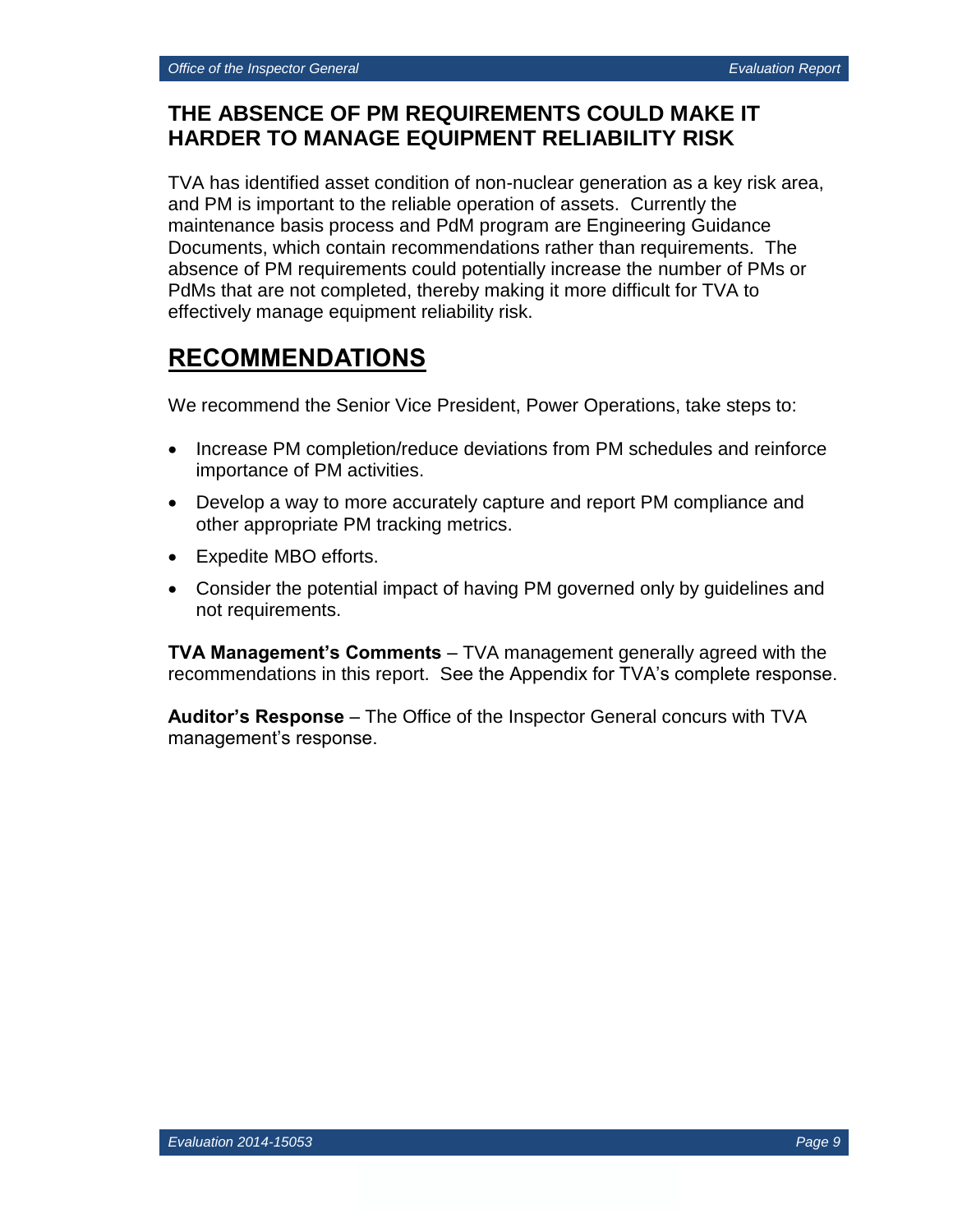September 26, 2014

Robert E. Martin, ET 3C-K

REQUEST FOR COMMENTS - DRAFT EVALUATION 2014-15053 - COAL PLANT PREVENTIVE MAINTENANCE

We appreciate the opportunity to provide further comments and details on the OIG's evaluation report of TVA's coal plant preventive maintenance dated August 29, 2014.

#### What the OIG Recommends:

We recommend the Senior Vice President, Power Operations, take steps to:

- Increase PM completion/reduce deviations from PM schedules and reinforce importance of PM activities.
- Develop a way to more accurately capture and report PM compliance and other appropriate PM tracking metrics.
- Expedite MBO efforts.
- Consider the potential impact of having PM governed only by guidelines and not requirements.

In general, we agree with the recommendations presented in this evaluation which are in line with our ongoing maintenance basis optimization initiative being led and driven by the Asset Management Peer Team and the Coal and Gas Maintenance Peer Teams. The MBO initiative in itself reinforces the importance of PM activities and compliance. These peer teams understand the importance of getting this right and the criticality of its timely completion.

As part of the MBO effort, components are currently being identified by system owners as critical, non-critical, or run-to-failure. This criticality will aid in ensuring Power Operations effectively manages equipment reliability risks. PM metrics will be revised as needed to ensure the timely completion of necessary PMs on critical equipment. Additionally, both the coal and gas work management procedures currently under revision provide guidance to review the PM basis of critical and non-critical component failures to determine if PMs are not defined, not executed, or not executed correctly. This will ensure program effectiveness and provide a basis for continuous improvement and optimization of maintenance tasks on plant equipment.

Please let us know if you have any other questions or need additional information.

TKI James R. Dalrymple

Senior Vice President **Power Operations** LP 3K-C

SHB: JLR: AEP cc: See page 2